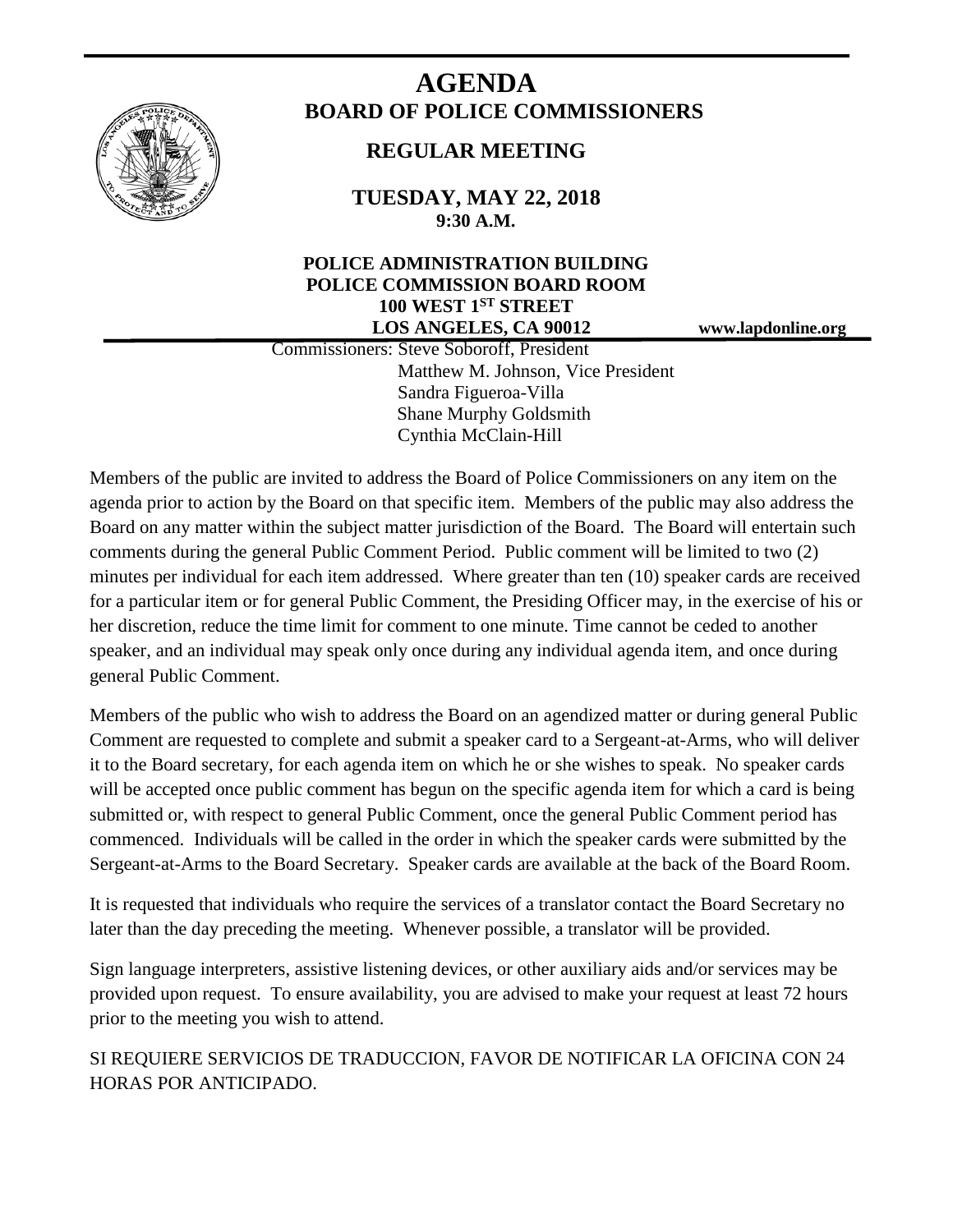#### 1. **CONSENT AGENDA ITEMS**

A. DEPARTMENT'S REPORT, dated May 18, 2018, relative to the donation of a Police Service Dog (PSD) memorial statue, valued at \$63,500.00, from the Los Angeles Police Foundation, to be used to honor those PSDs that have been killed in the line of duty, for the benefit of Metropolitan Division, as set forth. **[\[BPC #18-0170\]](http://www.lapdpolicecom.lacity.org/052218/BPC_18-0170.pdf)** 

Recommendation(s) for Board action:

RECEIVE the Department's report and TRANSMIT to the Mayor and City Council for acceptance.

B. DEPARTMENT'S REPORT, dated May 18, 2018, relative to the donation of care and maintenance for Police Service Dogs, valued at \$159,000.00, from the Los Angeles Police Foundation, for the benefit of Metropolitan Division, as set forth.

[\[BPC #18-0171\]](http://www.lapdpolicecom.lacity.org/052218/BPC_18-0171.pdf)

Recommendation(s) for Board action:

RECEIVE the Department's report and TRANSMIT to the Mayor and City Council for acceptance.

C. DEPARTMENT'S REPORT, dated May 18, 2018, relative to a monetary donation in the amount of \$10,000.00, from the Los Angeles Police Foundation, to be used to fund the 9th Annual Los Angeles Fire Department Safe Summer Swing-A-Thon and Family Fun Festival which will be held on June 15, 2018, for the benefit of the Los Angeles Police Department, as set forth. **IBPC #18-0169** 

Recommendation(s) for Board action:

APPROVE the Department's report and ACCEPT the donation.

D. DEPARTMENT'S REPORT, dated May 18, 2018, relative to a monetary donation in the amount of \$75,000.00, from the Los Angeles Police Foundation, to be used to host the Community Appreciation Event for Chief Beck on June 27, 2018, for the benefit of the Los Angeles Police Department, as set forth. [\[BPC #18-0168\]](http://www.lapdpolicecom.lacity.org/052218/BPC_18-0168.pdf)

Recommendation(s) for Board action:

RECEIVE the Department's report and TRANSMIT to the Mayor and City Council for acceptance.

E. DEPARTMENT'S REPORT, dated May 18, 2018, relative to the donation of the services of Straus Institute for Dispute Resolution, Pepperdine University School of Law, valued at \$45,000.00, from the Los Angeles Police Foundation, for the benefit of the Los Angeles Police Department, as set forth. [\[BPC #18-0167\]](http://www.lapdpolicecom.lacity.org/052218/BPC_18-0167.pdf)

Recommendation(s) for Board action:

RECEIVE the Department's report and TRANSMIT to the Mayor and City Council for acceptance.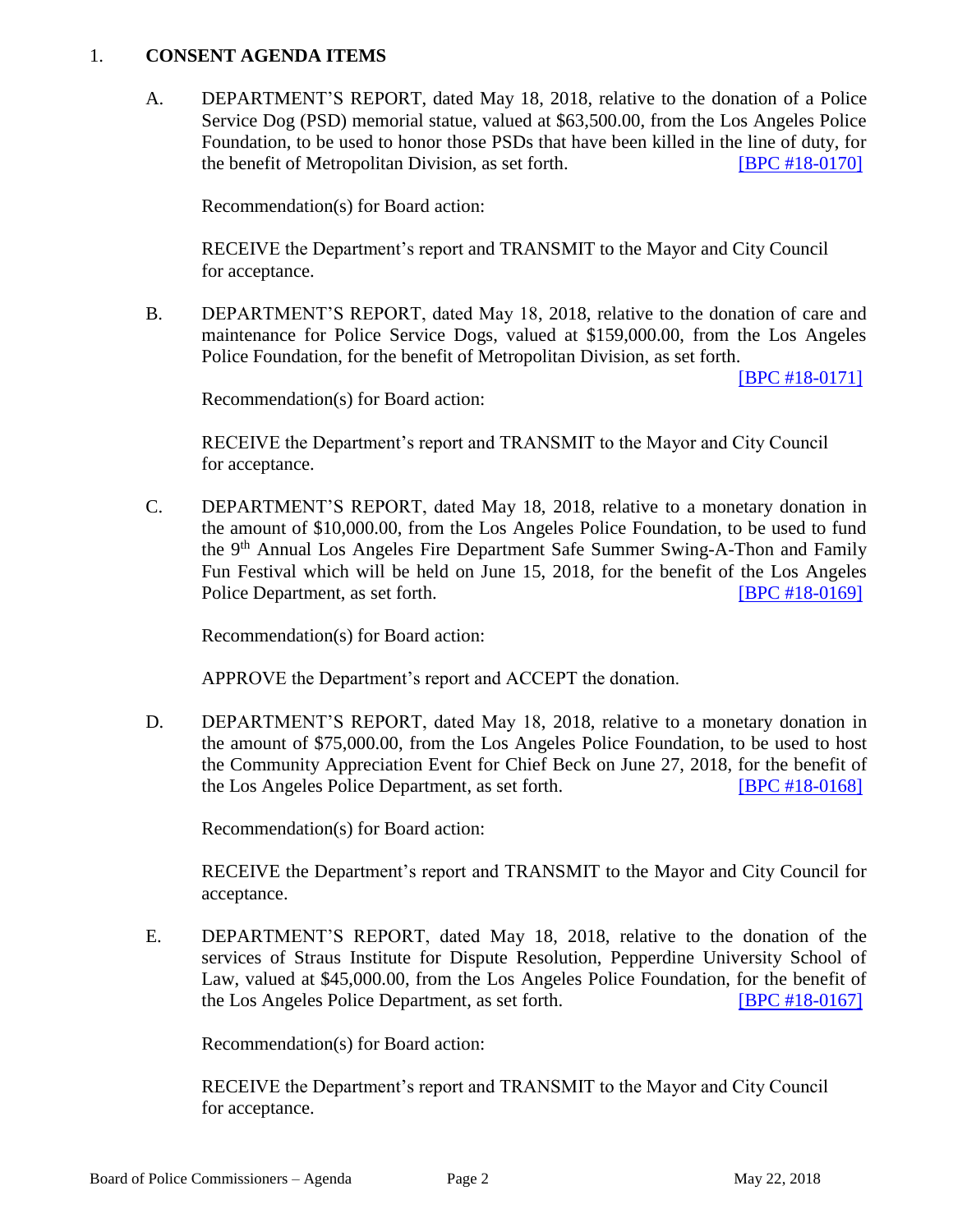# 2. **REGULAR AGENDA ITEMS**

A. EXECUTIVE DIRECTOR'S REPORT, dated May 18, 2018, relative to the Renewal of Towing and Storage Agreement, Contract No. C-121705, with Absolute Towing – Hollenbeck Division, Inc., for Official Police Garage Service Area 4, as set forth.

[\[BPC #18-0175\]](http://www.lapdpolicecom.lacity.org/052218/BPC_18-0175.pdf)

Recommendation(s) for Board action:

APPROVE the Department's report and TRANSMIT to the City Council.

B. DEPARTMENT'S REPORT, dated May 17, 2018, relative to Field Operations Training Unit – Recommendation for the Police Commission Unit Citation, as set forth.

[\[BPC #18-0173\]](http://www.lapdpolicecom.lacity.org/052218/BPC_18-0173.pdf)

Recommendation(s) for Board action:

APPROVE the Department's report.

C. DEPARTMENT'S REPORT, dated May 17, 2018, relative to the Special Olympics Working Group – Recommendation for the Police Commission Unit Citation, as set forth. **IBPC #18-0172** 

Recommendation(s) for Board action:

APPROVE the Department's report.

D. DEPARTMENT'S REPORT, dated May 16, 2018, relative to the 2018 First Quarter Report on Homelessness, as set forth. [\[BPC #18-0174\]](http://www.lapdpolicecom.lacity.org/052218/BPC_18-0174.pdf)

Recommendation(s) for Board action:

APPROVE the Department's report.

E. DEPARTMENT'S REPORT, dated May 16, 2018, relative to the update on the Implementation of the National Best Practices, as set forth. [\[BPC #17-0370A\]](http://www.lapdpolicecom.lacity.org/052218/BPC_17-0370A.pdf)

Recommendation(s) for Board action:

APPROVE the Department's report.

#### 3. **REPORT OF THE CHIEF OF POLICE**

- Significant Incidents and activities occurring during the period of May 15, 2018 through May 22, 2018
- Crime Statistics
- Recruitment/Reinstatement/Reassignment of Officers
- Department Personnel Strength